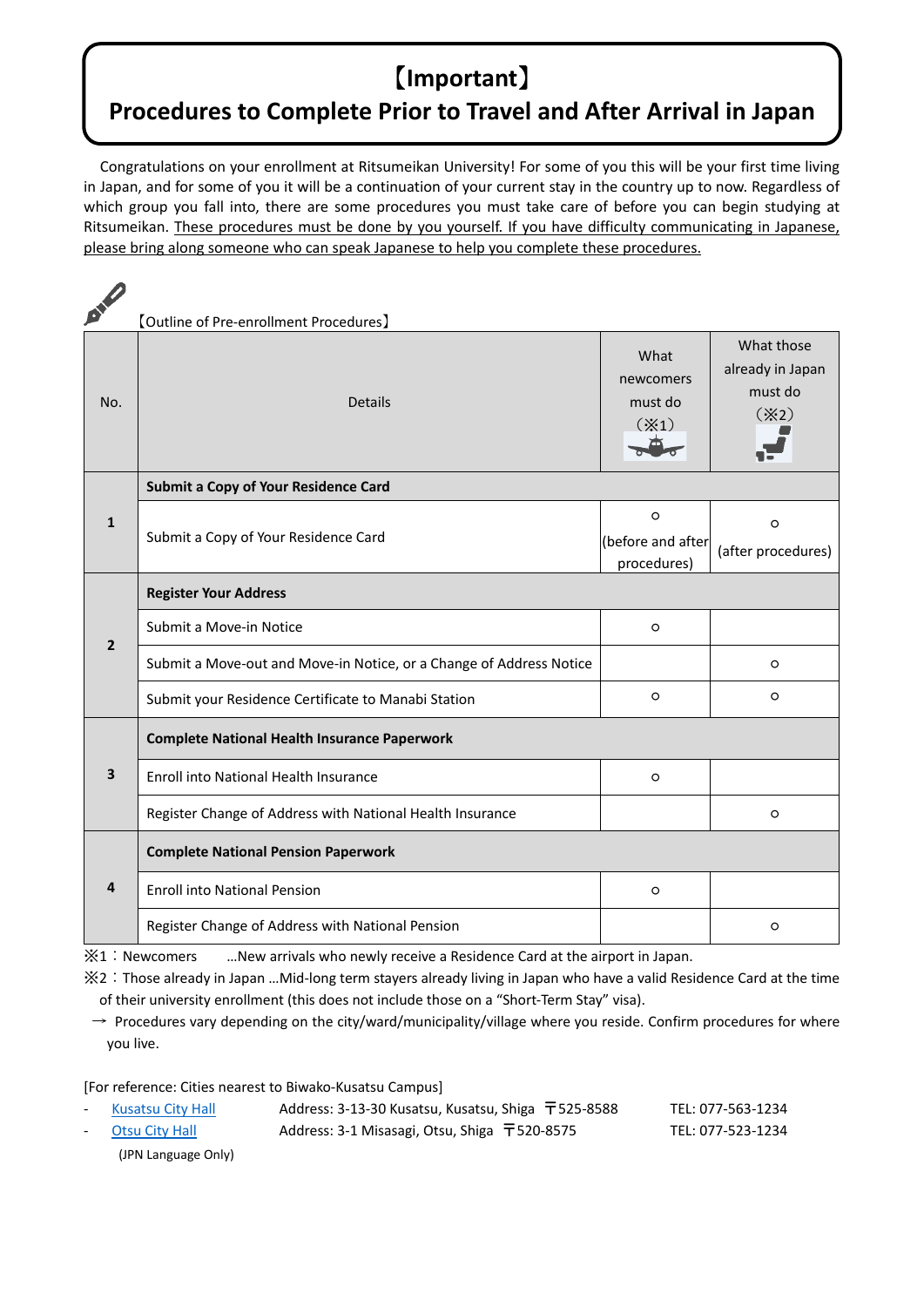## **EXECUTE:**<br>【Pre-enrollment Procedures for Newcomers】

| No.            | Place                                                                                                                                                                                                                          | <b>Details</b>                                                                                                                                                                                                                                                                                                                                                                                                                                                                                                                                                                                                                                                                                                                                                                                                                                                                                                                                                                                                                                     |  |
|----------------|--------------------------------------------------------------------------------------------------------------------------------------------------------------------------------------------------------------------------------|----------------------------------------------------------------------------------------------------------------------------------------------------------------------------------------------------------------------------------------------------------------------------------------------------------------------------------------------------------------------------------------------------------------------------------------------------------------------------------------------------------------------------------------------------------------------------------------------------------------------------------------------------------------------------------------------------------------------------------------------------------------------------------------------------------------------------------------------------------------------------------------------------------------------------------------------------------------------------------------------------------------------------------------------------|--|
| $\mathbf{1}$   |                                                                                                                                                                                                                                | Submit a Copy of Your Residence Card (without address information)                                                                                                                                                                                                                                                                                                                                                                                                                                                                                                                                                                                                                                                                                                                                                                                                                                                                                                                                                                                 |  |
|                |                                                                                                                                                                                                                                | After receiving your university RAINBOW ID info, please immediately submit photos of the front and<br>back sides of your Residence Card via the "Residence Card Submission Form" system below.<br>https://global.support.ritsumei.ac.jp/hc/en-us/requests/new?ticket form id=360006867793<br>oxxxxo<br>*After completing the procedures below you must submit photos of the card via the form once more.                                                                                                                                                                                                                                                                                                                                                                                                                                                                                                                                                                                                                                           |  |
| $\overline{2}$ | <b>Submit a Move-in Notice</b><br>permanent housing).<br>your self-quarantine ends.<br>may have their Residence Status/visa revoked.<br>Afterwards, submit the Residence Certificate to Manabi Station on your campus a.s.a.p. |                                                                                                                                                                                                                                                                                                                                                                                                                                                                                                                                                                                                                                                                                                                                                                                                                                                                                                                                                                                                                                                    |  |
|                |                                                                                                                                                                                                                                | Usually you must register your address with the municipal office of the area where you live within 14<br>days of your arrival in Japan (please note that you cannot register an address until you have secured<br>As an anti Covid-19 measure, however, as a rule, newcomers must self-quarantine for 7 days from<br>the day after arrival in Japan. So instead, please register your address as soon as possible after<br>$\rightarrow$ If you do not register your address with the local municipal office (under normal circumstances,<br>within 14 days of moving in) you may be subjected to up to 200,000 JPY in fines. Further, newcomers<br>who, for no legitimate reason, do not register their address within 90 days of their arrival in Japan<br>$\rightarrow$ After submitting the move-in notice, order one Residence Certificate from the municipal office.                                                                                                                                                                         |  |
| 3              | City hall where                                                                                                                                                                                                                | <b>Enroll into National Health Insurance</b><br>*Can be done when submitting Move-in Notice                                                                                                                                                                                                                                                                                                                                                                                                                                                                                                                                                                                                                                                                                                                                                                                                                                                                                                                                                        |  |
|                |                                                                                                                                                                                                                                | Anyone scheduled to remain in Japan for 3 months or more is legally obligated to enroll into National<br>Health Insurance. If you receive treatment for illness or injury without first enrolling into this insurance<br>you will be faced with extremely high up-front medical fees. By joining the insurance, however, you<br>will only need to pay for 30% of the actual costs when visiting the clinic. Complete procedures to enroll<br>into National Health Insurance at the Health Insurance and Pension Department of your local<br>municipal office.                                                                                                                                                                                                                                                                                                                                                                                                                                                                                      |  |
|                |                                                                                                                                                                                                                                | <b>Enroll into National Pension</b><br>*Can be done when submitting Move-in Notice                                                                                                                                                                                                                                                                                                                                                                                                                                                                                                                                                                                                                                                                                                                                                                                                                                                                                                                                                                 |  |
| 4              | <b>Vou live</b>                                                                                                                                                                                                                | Anyone between the age of 20 and 60 living in Japan is legally obligated to enroll and pay into the<br>National Pension.<br>Fortunately, persons such as students who can't afford to pay into the Pension system each month<br>may apply for an exemption while they study. The possible exemptions are:<br>(1) "Special Payment System for Students" (for international students scheduled to study in<br>Japan for 1 year or more who wish to be exempted from payment of fees)<br>(2) "Payment Deferment System for Youth" (For international students or persons under the age<br>of 30 who are scheduled to be in Japan for less than one year, who would face financial difficulty<br>if they paid regular pension fees)<br>Required payments into the Pension system will be exempted/deferred if your application is accepted,<br>so apply for an exemption/deferment when you apply for enrollment into the National Pension. Apply,<br>and find details, at the Health Insurance and Pension Department of your local municipal office. |  |
|                |                                                                                                                                                                                                                                | Submit a Copy of Your Residence Card (with new address information)                                                                                                                                                                                                                                                                                                                                                                                                                                                                                                                                                                                                                                                                                                                                                                                                                                                                                                                                                                                |  |
| 5              |                                                                                                                                                                                                                                | After submitting a move-in notice, the municipal office will formally add your new address to the back<br>of your Residence Card. Afterwards, submit photos of the front and back of your Residence Card<br>once more via the form at the link below.<br>https://global.support.ritsumei.ac.jp/hc/en-us/requests/new?ticket form id=360006867793                                                                                                                                                                                                                                                                                                                                                                                                                                                                                                                                                                                                                                                                                                   |  |
|                |                                                                                                                                                                                                                                |                                                                                                                                                                                                                                                                                                                                                                                                                                                                                                                                                                                                                                                                                                                                                                                                                                                                                                                                                                                                                                                    |  |

【Bring the following with you to complete procedures】

• Residence Card  $\divideontimes 1$  • Passport • Personal seal (if you have one) • Student ID Card

- 【If you've lived in Japan before (not counting short‐term stay) also bring the following】
- ●To enroll into National Health Insurance:
	- ・Documentation showing the "My Number" of the head of household and person signing up for the insurance (i.e. either your "My Number Card," "Individual Number Card," or a "Certificate of Residence," etc.)
- ●For the National Pension "Special Payment System for Students" exemption:
	- ・Your National Pension Booklet (blue passport sized booklet)